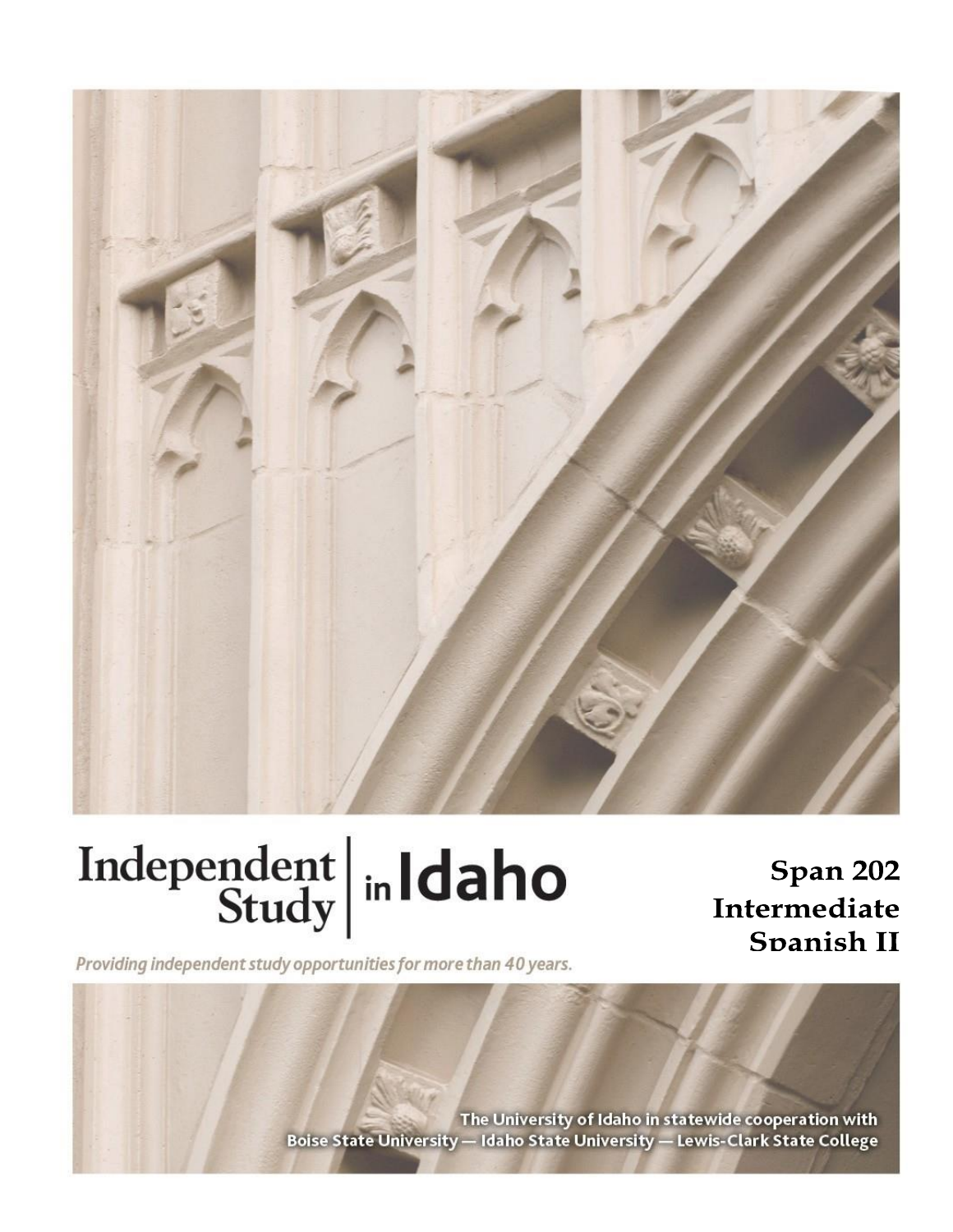

Independent  $\left| \text{in} \right|$   $\left| \text{d} \text{aho} \right|$ 

*Self-paced study. Anytime. Anywhere!*

# **Spanish 202 Intermediate Spanish II**

University of Idaho 4 Semester-Hour Credits

**Prepared by:** Richard Keenan Professor Emeritus of Spanish University of Idaho Update to new textbook: 5/ 2020 3 – Span 202 Copyright Independent Study in Idaho/Idaho State Board of Education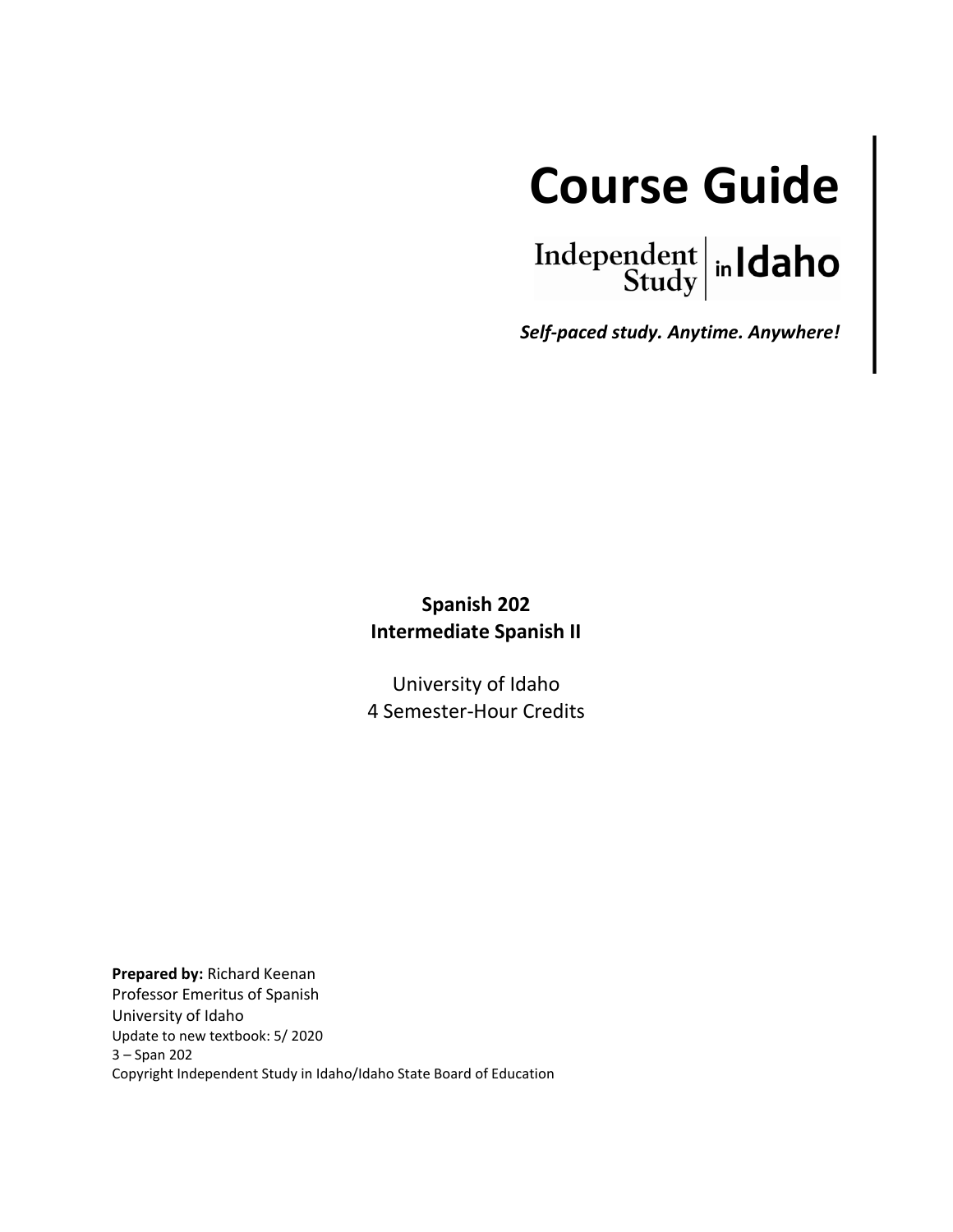# **Table of Contents**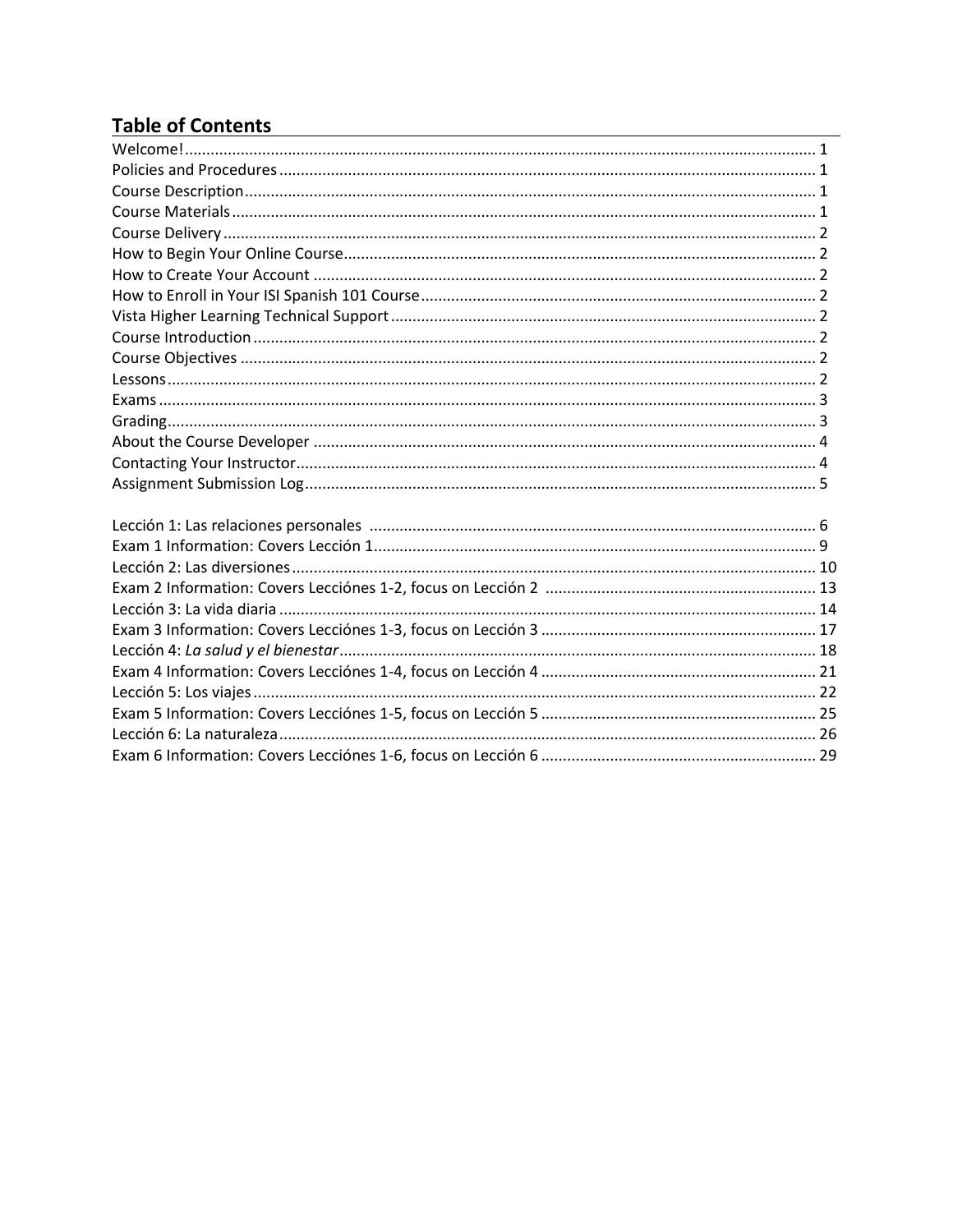# **Welcome!**

Whether you are a new or returning student, welcome to the Independent Study in Idaho (ISI) program. Below, you will find information pertinent to your course including the course description, course materials, course objectives, as well as information about assignments, exams, and grading. If you have any questions or concerns, please contact the ISI office for clarification before beginning your course.

# **Policies and Procedures \_\_\_\_\_\_\_\_\_\_\_\_\_\_\_\_\_\_\_\_\_\_\_\_\_\_\_\_\_\_\_\_\_\_\_\_\_\_\_\_\_\_\_\_\_\_**

Refer to the ISI website at **www.uidaho.edu/isi** and select *Students* for the most current policies and procedures, including information on setting up accounts, student confidentiality, exams, proctors, transcripts, course exchanges, refunds, academic integrity, library resources, and disability support and other services.

# **Course Description**

Reading, grammar review, speaking, and writing. Recommended preparation: Span 201. U-Idaho students: May be used as core credit in J-3-d.

## *Required: Internet access and computer with audio and video capabilities 6 graded lessons, 6 proctored exams*

This course consists of an interactive, proficiency-oriented approach to learning Spanish. It consists of six lessons designed to be covered in one semester. Contextually, the course will emphasize vocabulary dealing with personal relationships, leisure time activities, daily routines, travel, health and life style issues, and the environment. Structurally, you will experience a comprehensive review of all the major grammar points essential for linguistic competency. Among some of its more unique features are the following: an online *Supersite* that presents a generous amount of interactive aural, oral, reading and writing exercises that carefully recycle major grammatical structures and ensure abundant practice of key grammatical elements essential for effective communication; throughout the program the *Supersite*  provides an innovative video program that allows you to experience Spanish in an entertaining but culturally authentic environment.

# **Course Materials**

For this course you will need access to the 5th edition of the *Facetas* virtual text.

To purchase the material you will need to do the following:

 On your computer access *vistahigherlearning.com/store* Under the "*Language*" tab, click on the "*Spanish*" tab Scroll down to the *Facetas 5 th edition* icon and click on it Now click on the tab *Codes & other materials* Click on the *Add to cart* tab for 978-1-54330-514-2 Supersite Plus Code (w/WebSam + vtext) This will give you 12 months access to this program

Once you have successfully accessed the Facetas 5<sup>th</sup> edition Supersite Plus program please do the following to enroll into the ISI Spanish 202 course on the Supersite: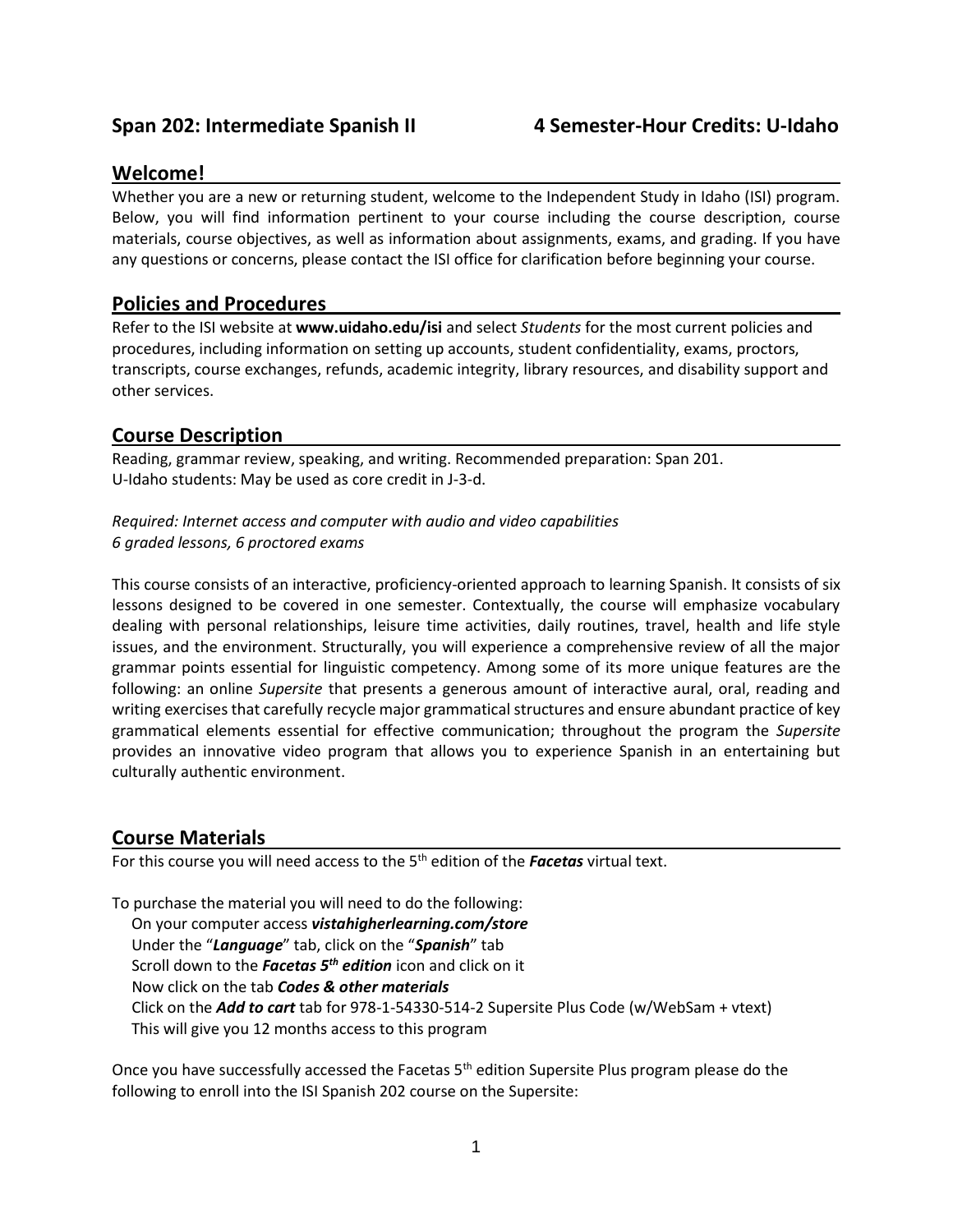Access your Supersite Plus program click on the "*enroll in a class*" tab Follow the instructions for enrolling into the ISI Spanish 202 course (When asked to submit your school or campus submit "*Independent Study in Idaho*" as your school)

# **Course Delivery**

This course is available online. An electronic course guide is accessible through Canvas at no additional cost. Refer to your *Registration Confirmation Email* for instructions on how to access the electronic version through Canvas.

# **Setting Up FACETAS**

To complete your assignments and communicate with your ISI instructor, after purchasing your Supersite Code, you will need to set up an account on the online FACETAS Supersite, and then enroll as a registered student in your instructor's course. You will find instructions for registering for your FACETAS Supersite Account when you log in to the course on Canvas.

# **Course Introduction**

Welcome to Spanish 202! I believe that you will find this course a highly effective, interesting, and even entertaining, Spanish language course. The *Facetas* program is an exceptionally user-friendly, videointegrated approach to learning Spanish that will provide you with a wide array of aural/oral practice as well as the traditional emphases on structural aspects, cultural presentations and reading and writing skills. This course will provide you with, not only an excellent academic knowledge of Spanish grammar, but more importantly, will offer you ample opportunities to improve your listening comprehension and speaking skills!

# **Course Objectives**

This course offers a concise but comprehensive review of Spanish grammar in a program that carefully integrates listening, speaking, reading, and writing, exercises to ensure a well-balanced and continual improvement in linguistic competency. Moreover, each lesson contains a short literary and/or cultural reading to improve reading skills and to further introduce the student to the culturally diverse Hispanic world.

## **Lessons**

In this course you will cover lessons 1 through 6 Many lessons include:

- lesson objectives
- materials to cover
- active vocabulary
- lecture and required activity
- specific Supersite exercises to be submitted for grading

#### **Lecture and Required Activity Section**

Each lesson contains 8 sections: *Contextos, Fotonovela, Enfoques, Estructura, Manual de gramática, Cinemática, Repaso* and *Vocabulario.* This Course Guide will direct you through these sections so that you will be well prepared for the exam that follows each lesson.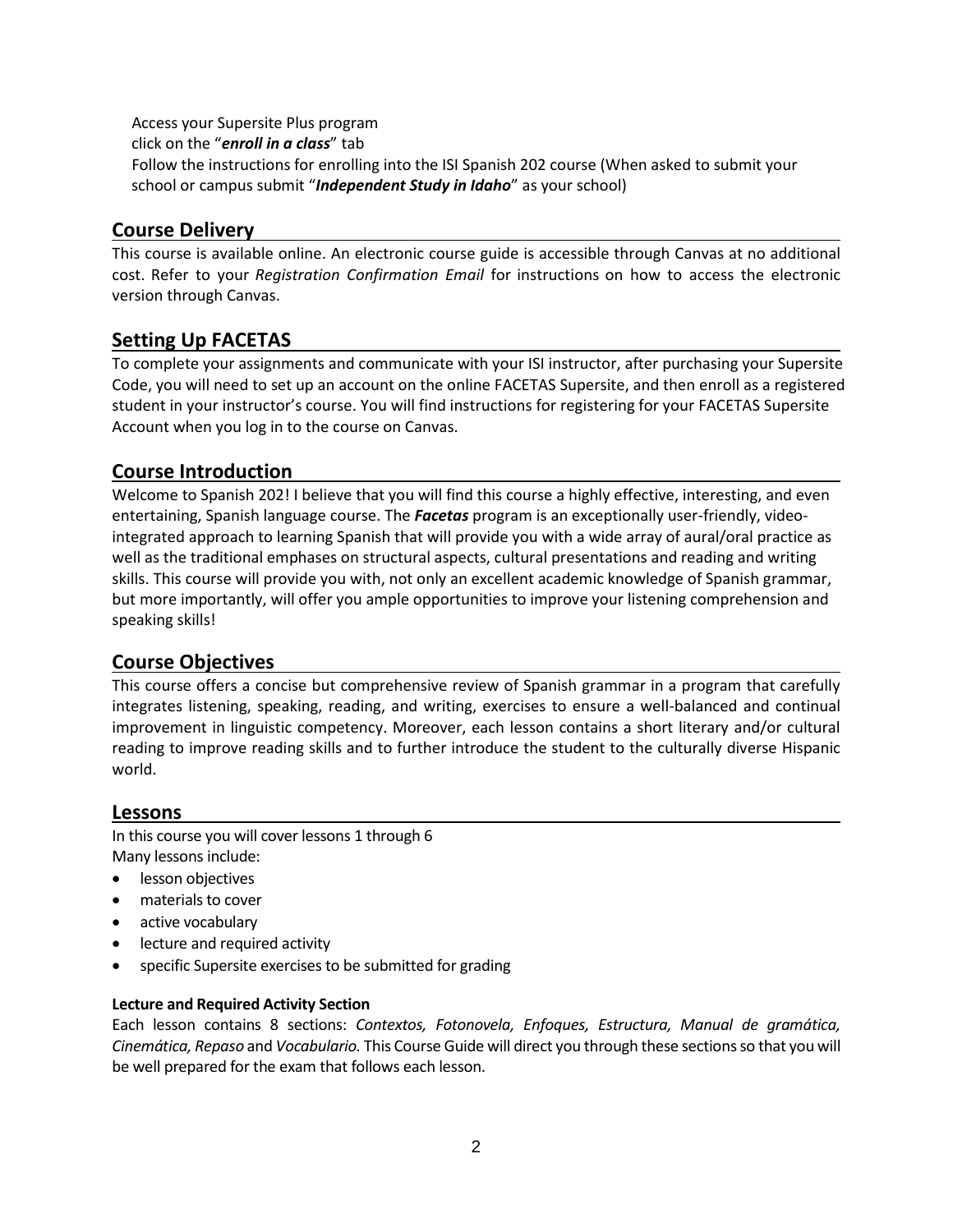#### **Study Hints**

- Carefully read and follow all the instructions and suggestions found in this Course Guide.
- Go over carefully the material covered in *Facetas* and make frequent use of the *Tutorial* sessions provided on your *Supersite*.
- Set a schedule allowing for completion of the course one month prior to your desired deadline. (An assignment checklist is provided for this purpose.)
- Review earlier material by frequently practicing the exercises and quizzes you have successfully done in previous lessons.

## **Exams**

#### **Overview**

There will be six chapter exams, one after each lesson. Remember to notify your instructor that you have submitted all of the lesson's assigned exercises *(Tarea)* prior to scheduling the appropriate exam. Exams are cumulative in the sense that each lesson builds on the previous lesson. You will be continually using vocabulary and grammatical points from every lesson as you go along, so don't forget to review occasionally. The exams, however, do focus on what was presented in the lesson being tested.

#### **Procedures**

- Submit all of the lesson's assigned exercises *(Tarea),* and wait for grades and comments from your instructor prior to requesting the appropriate exam.
- For exam guidelines, refer to the Email that you received upon registration and the *Exam Information* sections in this Course Guide.
- For specific information on lesson/exam points and percentages refer to *Grading*

# **Grading**

The course grade will be based upon the following considerations:

- Six chapter exams each worth 100 points (worth 60 percent of your final grade).
- The assigned homework *(Tarea)* is worth 100 points for each lesson (worth 40 percent of your final grade).
- The average for all six exams makes up 60% of your final grade. The average of your lessons' assigned homeworks *(Tareas)* makes up the other 40% of your final grade. **The final course grade is issued after all lessons and exams have been graded.**

| A final average of: | $90\%$ to $100\%$ = A |
|---------------------|-----------------------|
|                     | 80% to $89% = B$      |
|                     | 70% to $79% = C$      |
|                     | 60% to $69% = D$      |
|                     | $0\%$ to 59% = F      |

**Acts of academic dishonesty, including cheating or plagiarism are considered a very serious transgression and may result in a grade of F for the course.**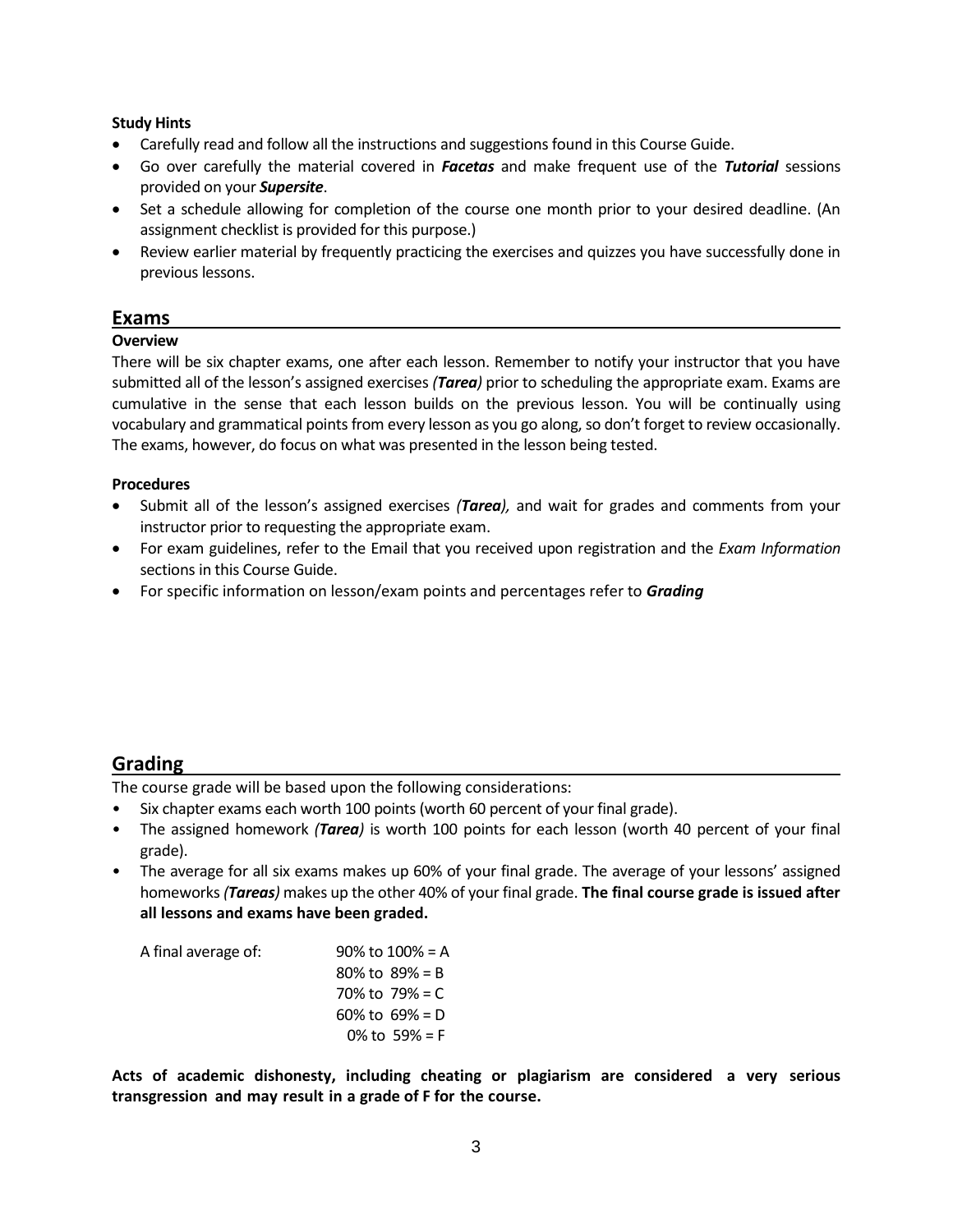# **About the Course Developer**

*Hola y bienvenidos al español intermedio II.* My name is Richard Keenan. I am presently a professor emeritus of the University of Idaho, having taught there for 24 years. I have a Ph.D. in Spanish and have lived, taught, and studied in Spain and Latin America. It has been a pleasure for me to develop this Course Guide for you and I hope that it may assist you effectively as you progress along your linguistic journey. Above all, I hope this guide will make your learning experience more enjoyable and meaningful.

# **Contacting Your Instructor**

Instructor contact information is posted on your Canvas site under *Course Rules.*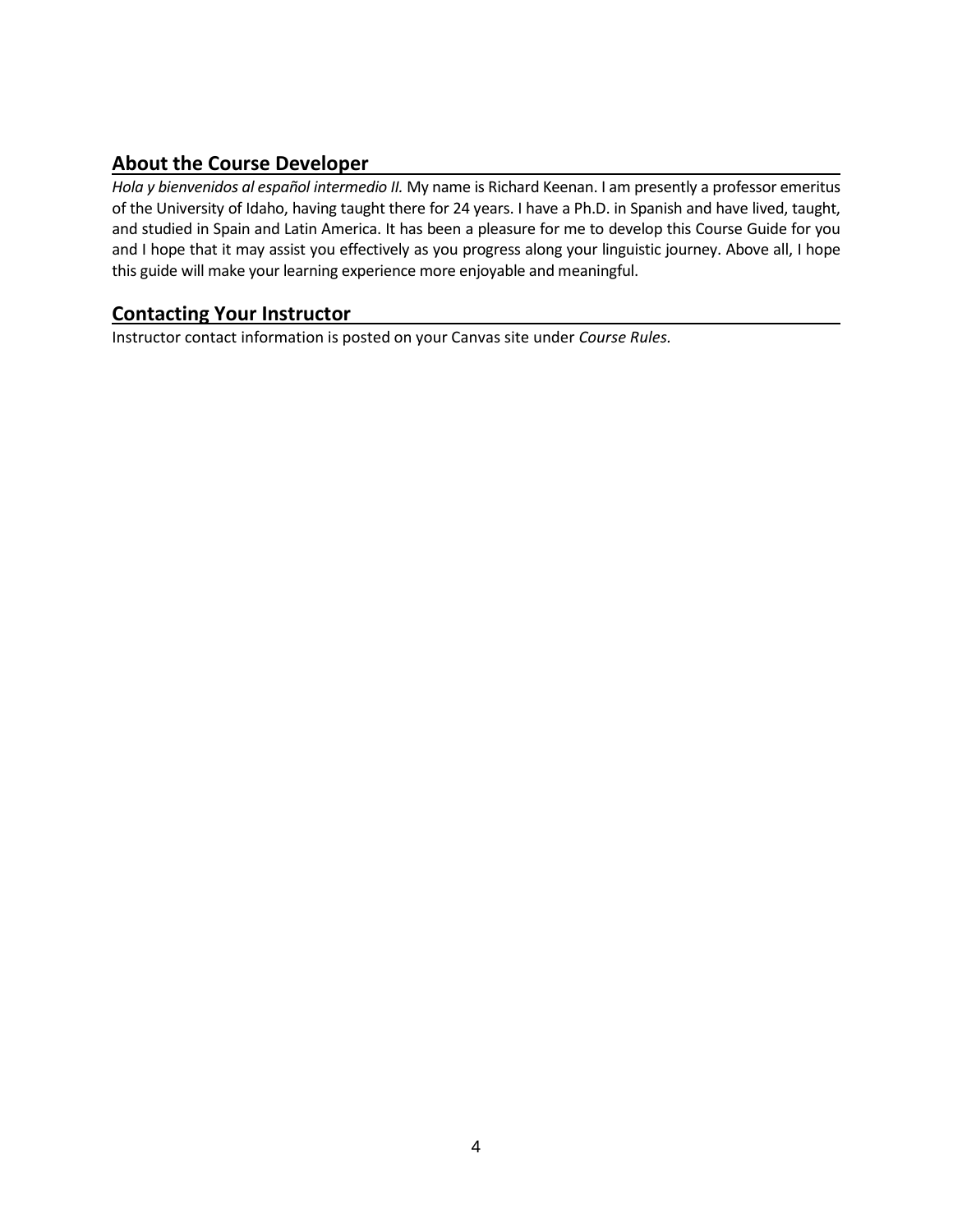| <b>Assignment Submission Log</b>                                                                                                    |                         |                           |                       |                          |  |  |
|-------------------------------------------------------------------------------------------------------------------------------------|-------------------------|---------------------------|-----------------------|--------------------------|--|--|
| Materials: Facetas 5 <sup>th</sup> edition vtext<br>Written Assignment (Tarea): Assigned exercises submitted from FACETAS Supersite |                         |                           |                       |                          |  |  |
| Lesson                                                                                                                              | Vista/Supersite         | <b>Written Assignment</b> | <b>Date Submitted</b> | Grade<br><b>Received</b> |  |  |
| $\mathbf 1$                                                                                                                         | Readings: pages 1-40    | Tarea via Supersite       |                       |                          |  |  |
| It is time to take Exam 1.                                                                                                          |                         |                           |                       |                          |  |  |
| $\overline{2}$                                                                                                                      | Readings: pages 41-80   | Tarea via Supersite       |                       |                          |  |  |
| It is time to take Exam 2.                                                                                                          |                         |                           |                       |                          |  |  |
| $\overline{\mathbf{3}}$                                                                                                             | Readings: pages 81-120  | Tarea via Supersite       |                       |                          |  |  |
| It is time to take Exam 3.                                                                                                          |                         |                           |                       |                          |  |  |
| $\overline{4}$                                                                                                                      | Readings: pages 121-162 | Tarea via Supersite       |                       |                          |  |  |
| It is time to take Exam 4.                                                                                                          |                         |                           |                       |                          |  |  |
| 5                                                                                                                                   | Readings: pages 163-206 | Tarea via Supersite       |                       |                          |  |  |
| It is time to take Exam 5.                                                                                                          |                         |                           |                       |                          |  |  |
| $\boldsymbol{6}$                                                                                                                    | Readings: pages 207-250 | Tarea via Supersite       |                       |                          |  |  |
| It is time to take Exam 6.                                                                                                          |                         |                           |                       |                          |  |  |

Г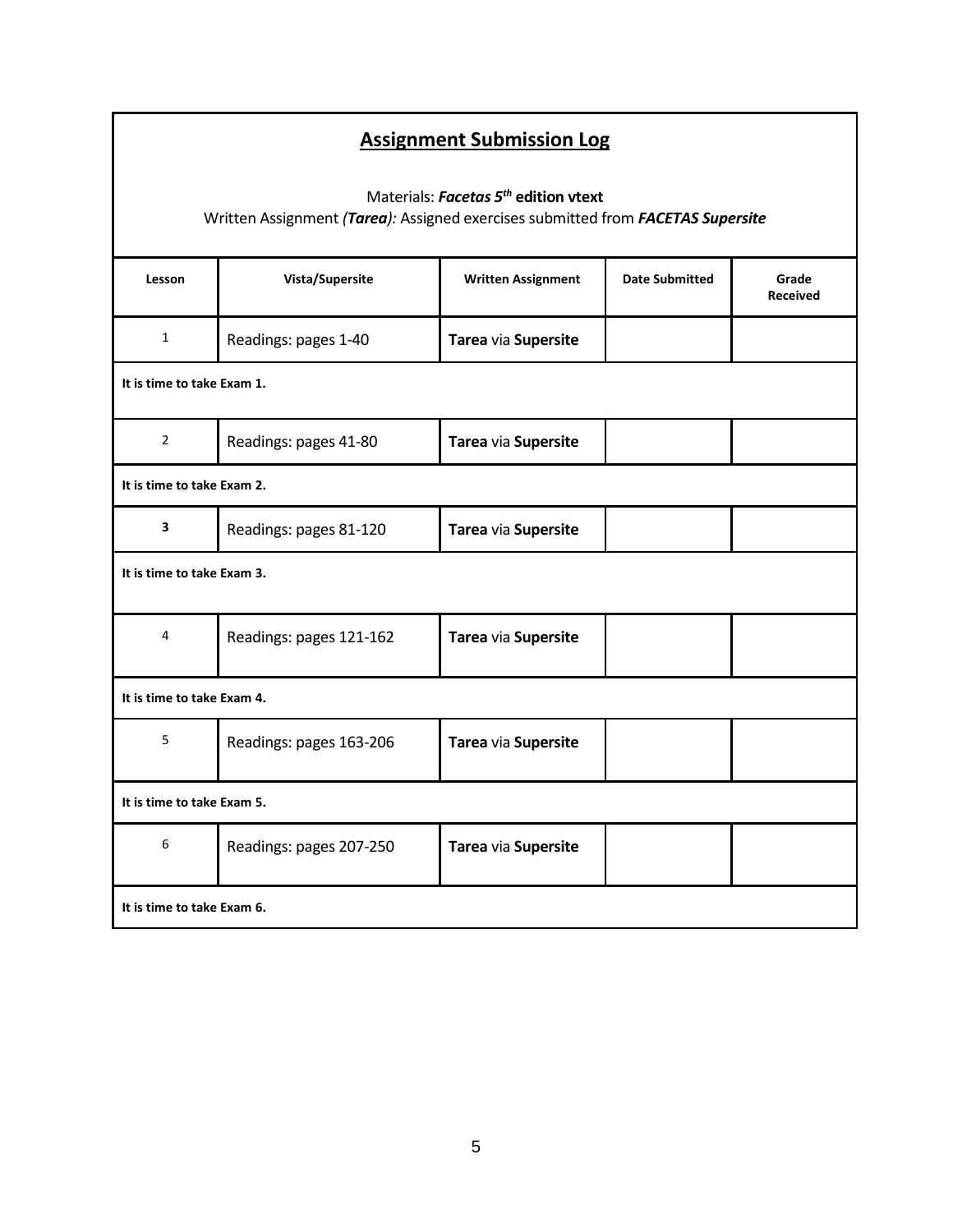# **Lección 1 Las relaciones personales**

# **Lesson Objectives**

*¡Bienvenido/a al español 202!* This is the first of the six lessons you will cover in this course. In this lesson you will expand your ability to describe in the present, narrate in the present and to express personal relationships.

# **Material to Cover**

- *Facetas* textbook 5 th edition, *Lección* 1, *"Las relaciones personales,"* pages 1–40.
- Submission of online assignments found on the Practice Screen.

# **Explanatory Lecture & Required Activities**

# **Vocabulario**

- After having accessed *Lección 1,* scroll down to the last section, *Vocabulario,* and click on it, then click on the *Las relaciones personales* prompt. (You can also find this vocabulary on page 40 of your *vText*.)
- Now your window displays all the active vocabulary you will need to know. If you click on the play buttons you will be able to listen to the words and expressions spoken by a native speaker. You can listen to and repeat the active vocabulary as often as you like.
- Once you feel comfortable with the active vocabulary you are ready to begin practicing the expressions needed to describe the personal relationships presented in the *Contextos* section.

# **Contextos**

- Click out of the *Vocabulario* section, then scroll up to and click on the *Contextos* tab on the Facetas Supersite.
- The *Contextos* section presents the lesson's vocabulary, which is associated with las relaciones personales.
- Under "*Presentations"* click on and review the vocabulary presented there.
- Next, under "*Activities*" click on and submit all of the exercises that have the date "Fri 6/30" to their right. These are the exercises that are assigned for you to practice.

# **Fotonovela**

On your Activities screen click on the "*Fotonovela*" tab.

- Next, under Presentations click on the video *Sorpresa desde el cielo* and watch it.
- Notice that you can access the Spanish or English translation transcript while you watch the episode.
- After viewing the *Fotonovela video,* return to the activities screen and submit the 4 assigned exercises.

You are now ready to begin the **Enfoques** section.

# **Enfoques: En detalle**

On your Activities screen click on the "*Enfoques: En detalle"* tab

- Next, under Presentations click on the *Parejas sin fronteras* tab and read it
- After reading this return to the activities screen and submit the 3 assigned exercises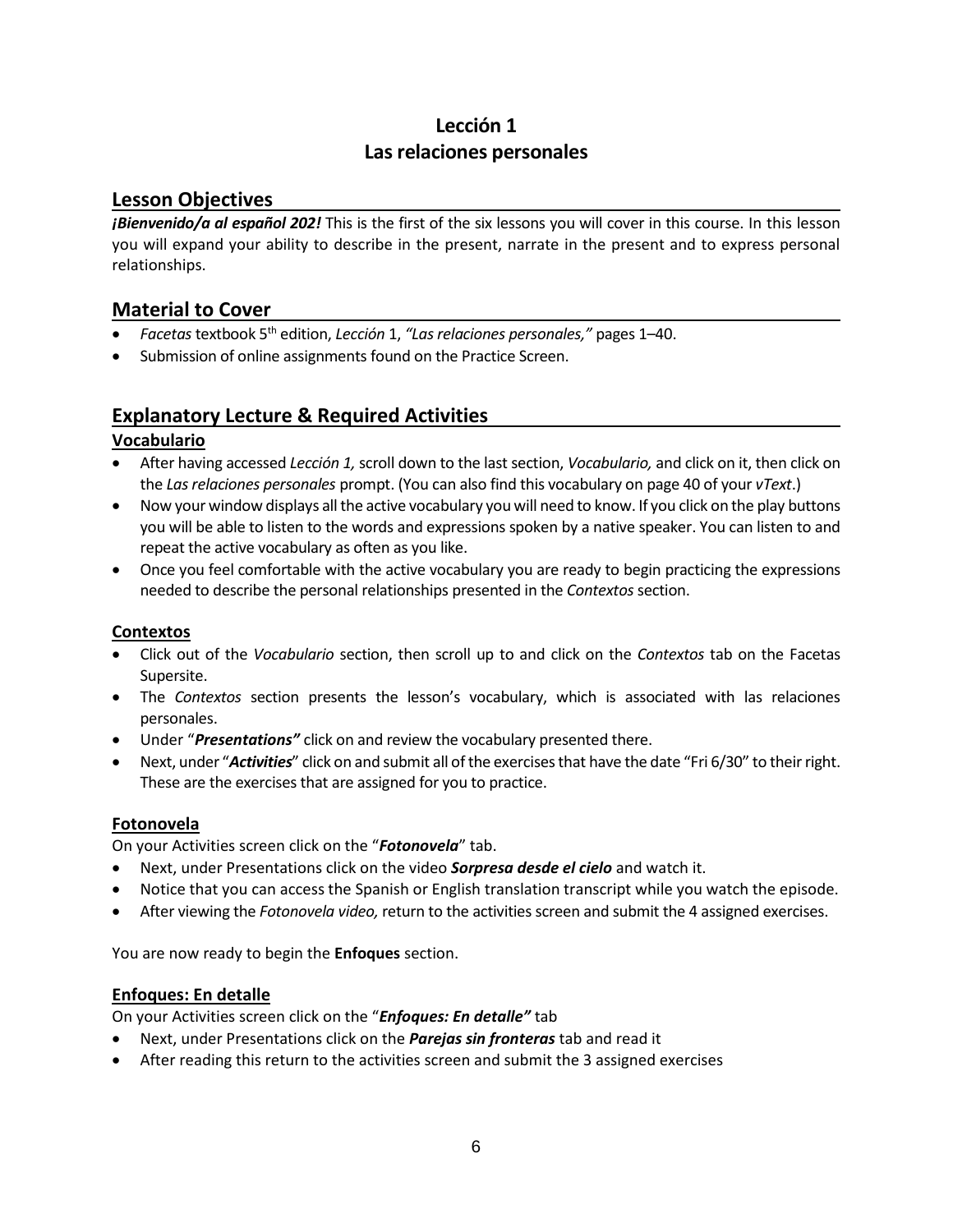#### **Enfoques: Flash Cultura**

On your Activities screen click on the "*Enfoques: Flash Cultura"* tab

- Next, under Preparation Activities click on and do the 2 assigned exercises
- Then, under Presentations click on the *Las relaciones personales* tab and watch it
- After watching the video return to the activities screen and submit the 3 assigned exercises

You are now ready to focus on grammar review in the section entitled **Estructura.**

#### **Estructura**

• In this lesson you will review the present tense of regular verbs, stem-changing verbs and irregular verbs, the verbs *Ser* and *Estar*, the formation of the present progressive, the proper use of nouns and articles and the formation and placement of adjectives.

## **1.1 The Present Tense**

Make certain that you are in the **Activities** screen window.

- Scroll down to the *Estructura* sections and click on the Estructura 1.1 tab
- Next, under "Presentations and Tutorial" click on and watch the 1 assigned exercise.
- Under "Activities" submit the 5 assigned exercises

You are now ready to go onto the next grammar point.

#### **1.2 Ser and Estar**

Make certain that you are in the **Activities** screen window.

- Scroll down to the *Estructura* sections and click on the Estructura 1.2 tab
- Next, under "Presentations and Tutorial" click on and watch the 1 assigned exercise.
- Under "Activities" submit the 5 assigned exercises

You are now ready to go onto the next grammar point.

## **1.3 Progressive forms**

Make certain that you are in the **Activities** screen window.

- Scroll down to the *Estructura* sections and click on the Estructura 1.3 tab
- Next, under "Presentations and Tutorial" click on and watch the 1 assigned exercise.
- Under "Activities" submit the 5 assigned exercises

You are now ready to go onto the next grammar point

#### **Manual de gramática**

#### **1.4**

Make certain that you are in the **Activities** screen window.

- Scroll down to the *Manual de gramática* sections and click on the 1.4 tab
- Next, under "Presentations" click on and read the 1 assigned exercise.
- Under "Activities" and "Workbook" submit the 2 assigned exercises

You are now ready to go onto the next grammar point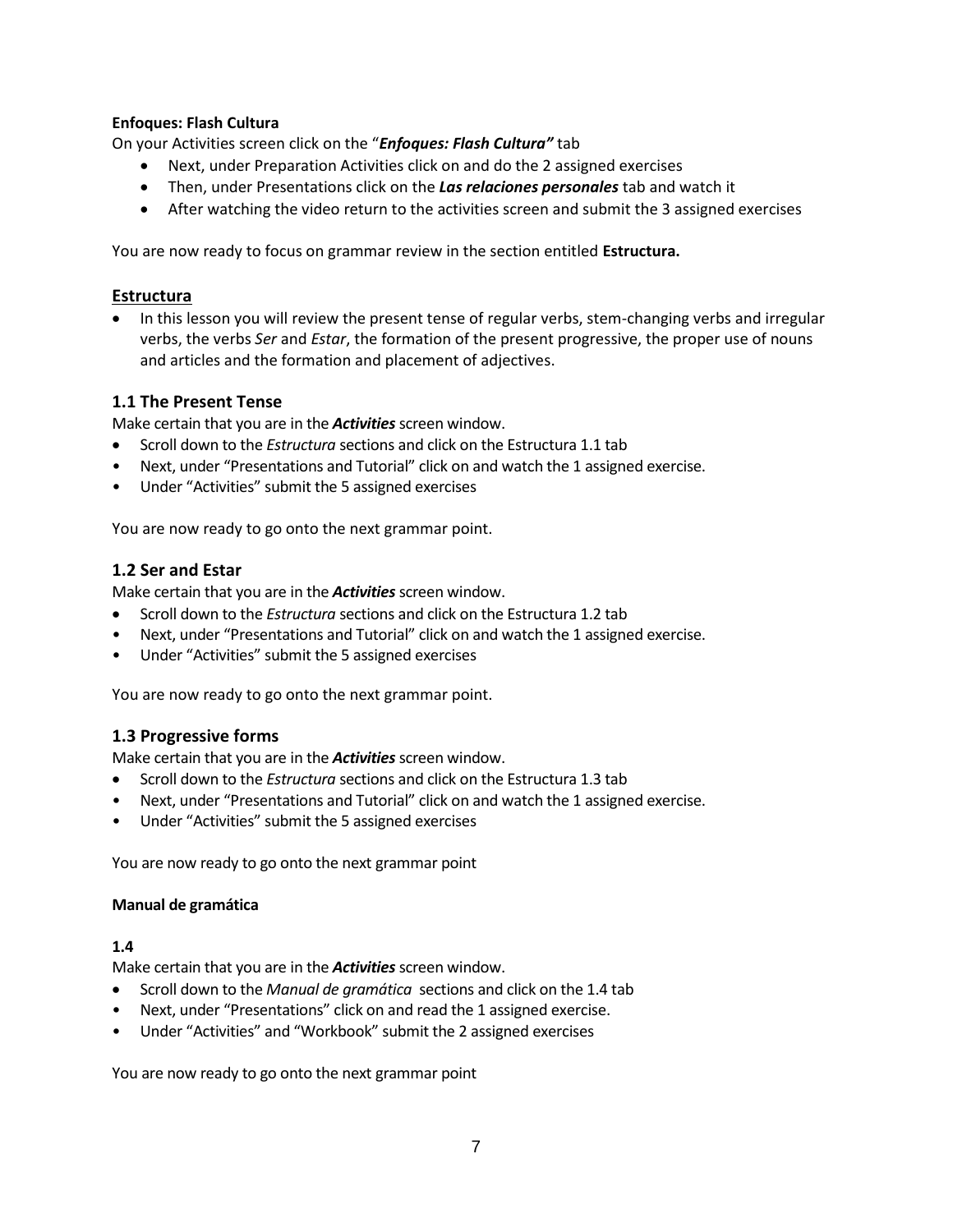#### **Manual de gramática**

#### **1.5**

Make certain that you are in the **Activities** screen window.

- Scroll down to the *Manual de gramática* sections and click on the 1.5 tab
- Next, under "Presentations" click on and read the 1 assigned exercise.
- Under "Activities" and "Workbook" submit the 2 assigned exercises

You are now ready to go onto the **Cinemateca** section

#### **Cinemateca**

In this section you will watch a short film entitled *Di algo (Say Something)*. This award winning film presents the romantic story of a young blind woman who falls in love with a young man whom she has never seen but whose voice she listens to regularly on her tape recorder.

- On your Activities screen, click on the *Cinemateca* tab
- Under "Presentation Activities" click on the 2 assigned exercises and submit
- Under "Presentations" click on the *Di algo* tab and watch the video
- Under "Comprehension Activities" submit the 1 exercise

You are now ready to go onto the **Repaso** section

#### **Repaso**

- On your Activities screen, click on the "*Repaso*" tab
- Under "Activities" click on and submit the 2 assigned exercises

You are now ready to finish lesson 1

#### **Vocabulario**

- On your Activities screen, click on the "*Vocabulario*" tab
- Under "Presentations" click on *Las relaciones personales* and review the active vocabulary for lesson 1

# **Submitting Your Assignment**

*¡Felicidades!* You have completed all assignments for *Lección 1!* Now double-check to make sure that you have done *all of the exercises requested* and have submitted them to your instructor via the FACETAS Supersite. Then email your instructor that you have completed the lesson and have submitted all of the required exercises. When emailing your instructor, please copy the ISI office at *indepst@uidaho.edu.* Please wait until you have received a grade and comments back from your instructor before you take Exam 1. For further instructions about receiving feedback from your instructor and scheduling exams, refer to your *Registration Confirmation Email* and the *Exam Information* pages in this course guide**.**